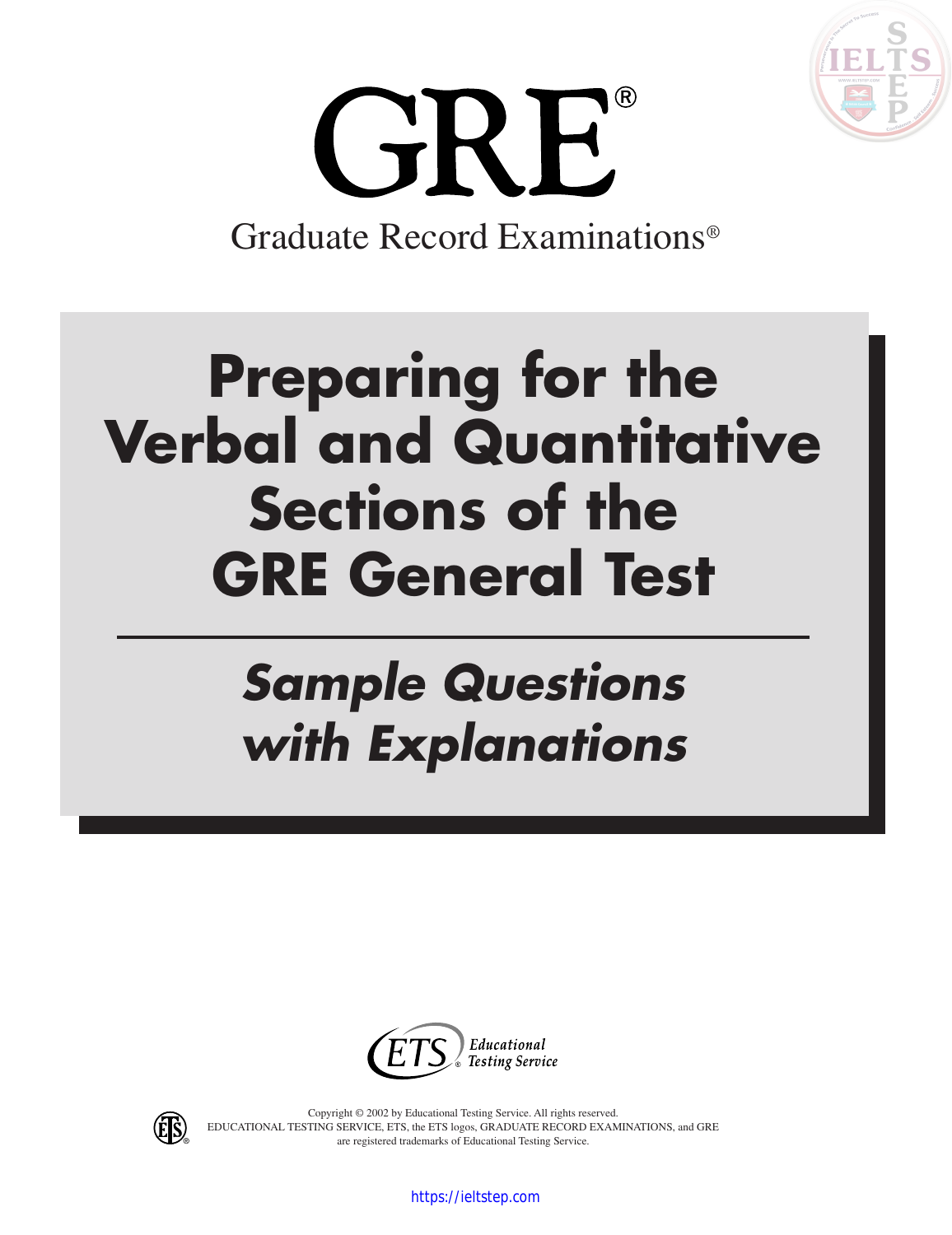The sample questions that follow are organized by content category and represent the types of questions included in the General Test. The purpose of these questions is to provide some indication of the range of topics covered in the test as well as to provide some additional questions for practice purposes. **These questions do not represent either the length of the actual test or the proportion of actual test questions within each of the content categories.**

# **VERBAL ABILITY**

The verbal ability measure is designed to test the ability to reason with words in solving problems. Reasoning effectively in a verbal medium depends primarily upon the ability to discern, comprehend, and analyze relationships among words or groups of words and within larger units of discourse such as sentences and written passages.

The verbal measure consists of four question types: *analogies, antonyms, sentence completions,* and *reading comprehension* sets. The examples of verbal questions in this section do not reflect precisely the difficulty range of the verbal measure.

# **ANALOGIES**

Analogy questions test the ability to recognize the relationship that exists between the words in a word pair and to recognize when two word pairs display parallel relationships. To answer an analogy question, you must formulate the relationship between the words in the given word pair and then must identify the answer choice containing words that are related to one another in most nearly the same way. Some examples of relationships that might be found in analogy questions are relationships of kind, size, spatial contiguity, or degree.

Some approaches that may be helpful in answering analogy questions:

- Before looking at the answer choices, try to establish a precise relationship between the words in the given pair. It is usually helpful to express that relationship in a phrase or sentence. Next, look for the answer choice with the pair of words whose relationship is closest to that of the given pair and can be expressed in a similar fashion.
- Occasionally, more than one of the answer choices may seem at first to express a relationship similar to that of the given pair. Try to state the relationship more precisely or identify some aspect of the relationship between the given pair of words that is paralleled in only *one* choice pair.
- Remember that a single word can have several different meanings. Check to be sure you have not overlooked a possible second meaning for one of the words.
- *Never* decide on the best answer without reading *all* the answer choices.
- **Practice recognizing and formulating relationships between word** pairs. You can do this with the following sample questions*.*

*Directions:* **In each of the following questions, a related pair of words or phrases is followed by five lettered pairs of words or phrases. Select the lettered pair that best expresses a relationship similar to that expressed in the original pair.**

# **1. COLOR : SPECTRUM : : (A) tone : scale (B) sound : waves (C) verse : poem (D) dimension : space (E) cell : organism**

The relationship between *color* and *spectrum* is not merely that of part to whole, in which case (E) or even (C) might be defended as correct. A *spectrum* is made up of a progressive, graduated series of *colors*, as a *scale* is of a progressive, graduated sequence of *tones*. Thus, (A) is the correct answer choice. In this instance, the best answer must be selected from a group of fairly close choices.

# **2. HEADLONG : FORETHOUGHT : :**

# **(A) barefaced : shame (B) mealymouthed : talent (C) heartbroken : emotion (D) levelheaded : resolve (E) singlehanded : ambition**

The difficulty of this question probably derives primarily from the complexity of the relationship between *headlong* and *forethought* rather than from any inherent difficulty in the words. Analysis of the relationship between *headlong* and *forethought* reveals the following: an action or behavior that is *headlong* is one that lacks *forethought.* Only answer choice (A) displays the same relationship between its two terms.

# **ANTONYMS**

Although antonym questions test knowledge of vocabulary more directly than do any of the other verbal question types, the purpose of the antonym questions is to measure not merely the strength of your vocabulary but also the ability to reason from a given concept to its opposite. Antonyms may require only rather general knowledge of a word, or they may require you to make fine distinctions among answer choices. Antonyms are generally confined to nouns, verbs, and adjectives; answer choices may be single words or phrases.

Some approaches that may be helpful in answering antonym questions:

- Remember that you are looking for the word that is the most nearly *opposite* to the given word; you are *not* looking for a synonym. Since many words do not have a precise opposite, you must look for the answer choice that expresses a concept *most nearly* opposite to that of the given word.
- In some cases more than one of the answer choices may appear at first to be opposite to the given word. Questions that require you to make fine distinctions among two or more answer choices are best handled by defining more precisely or in greater detail the meaning of the given word.
- It is often useful, in weighing answer choices, to make up a sentence using the given word or words. Substituting the answer choices in the phrase or sentence and seeing which best "fits," in that it reverses the meaning or tone of the sentence or phrase, may help you determine the best answer.
- Remember that a particular word may have more than one meaning.
- Use your knowledge of root, prefix, and suffix meanings to help you determine the meanings of words with which you are not entirely familiar.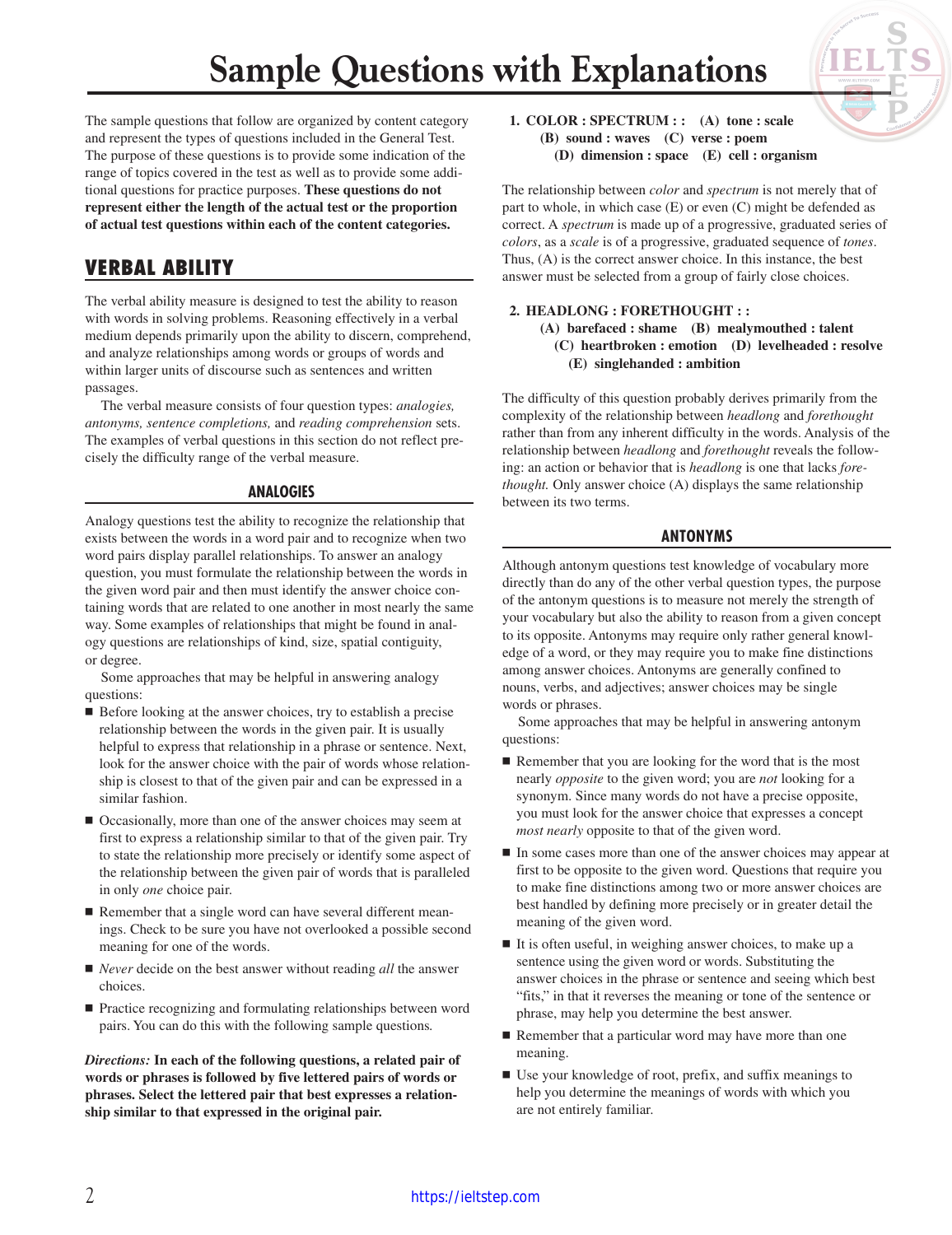*Directions:* **Each question below consists of a word printed in capital letters followed by five lettered words or phrases. Choose the lettered word or phrase that is most nearly** *opposite* **in meaning to the word in capital letters. Since some of the questions require you to distinguish fine shades of meaning, be sure to consider all the choices before deciding which one is best.**

**3. DIFFUSE : (A) contend (B) concentrate (C) imply (D) pretend (E) rebel**

The best answer is (B). *Diffuse* means to permit or cause to spread out; only (B) presents an idea that is in any way opposite to *diffuse.*

# **4. MULTIFARIOUS :**

# **(A) deprived of freedom (B) deprived of comfort (C) lacking space (D) lacking stability (E) lacking diversity**

*Multifarious* means having or occurring in great variety, so the best answer is (E). Even if you are not entirely familiar with the meaning of *multifarious,* it is possible to use the clue provided by "multi-" to help find the right answer to this question

# **SENTENCE COMPLETIONS**

The purpose of the sentence completion questions is to measure the ability to use the various kinds of cues provided by syntax and grammar to recognize the overall meaning of a sentence. In deciding which of five words or sets of words can best be substituted for blank spaces in a sentence, you must analyze the relationships among the component parts of the incomplete sentence. You must consider each answer choice and decide which completes the sentence in such a way that the sentence has a logically satisfying meaning and can be read as a stylistically integrated whole.

Sentence completion questions provide a context within which to analyze the function of words as they relate to and combine with one another to form a meaningful unit of discourse.

Some approaches that may be helpful in answering sentence completion questions:

- Read the entire incomplete sentence carefully before you consider the answer choices. Be sure you understand the ideas expressed and examine the sentence for possible indications of tone (irony, humor, and the like).
- Before reading the answer choices, you may find it helpful to fill in the blanks with a word or words of your own that complete the meaning of the sentence. Then examine the answer choices to see if any of them parallels your own completion of the sentence.
- Pay attention to grammatical clues in the sentence. For example, words like *although* and *nevertheless* indicate that some qualification or opposition is taking place in the sentence, whereas *moreover* implies an intensification or support of some idea in the sentence.
- If a sentence has two blanks, be sure that *both* parts of your answer choice fit logically and stylistically into the sentence.
- When you have chosen an answer, read the complete sentence through to check that it has acquired a logically and stylistically satisfying meaning.

*Directions:* **Each sentence below has one or two blanks, each blank indicating that something has been omitted. Beneath the sentence are five lettered words or sets of words. Choose the word or set of words for each blank that** *best* **fits the meaning of the sentence as a whole.**

- **5. Early ------- of hearing loss is ------- by the fact that the other senses are able to compensate for moderate amounts of loss, so that people frequently do not know that their hearing is imperfect.**
	- **(A) discovery . . indicated**
	- **(B) development . . prevented**
	- **(C) detection . . complicated**
	- **(D) treatment . . facilitated**
	- **(E) incidence . . corrected**

The statement that the other senses compensate for partial loss of hearing indicates that the hearing loss is not *prevented* or *corrected*; therefore, choices (B) and (E) can be eliminated. Furthermore, the ability to compensate for hearing loss certainly does not facilitate the early *treatment* (D) or the early *discovery* (A) of hearing loss. It is reasonable, however, that early *detection* of hearing loss is *complicated* by the ability to compensate for it. The best answer is (C).

- **6. The ------- science of seismology has grown just enough so that the first overly bold theories have been -------.**
	- **(A) magnetic . . accepted**
	- **(B) fledgling . . refuted**
	- **(C) tentative . . analyzed**
	- **(D) predictive . . protected**
	- **(E) exploratory . . recalled**

At first reading, there may appear to be more than one answer choice that "makes sense" when substituted in the blanks of the sentence. (A), (C), and (D) can be dismissed fairly readily when it is seen that *accepted, tentative,* and *protected* are not compatible with *overly bold* in the sentence. Of the two remaining choices, (B) is superior on stylistic grounds: theories are not *recalled* (E), and *fledgling* (B) reflects the idea of growth present in the sentence.

# **READING COMPREHENSION**

The purpose of the reading comprehension questions is to measure the ability to read with understanding, insight, and discrimination. This type of question explores your ability to analyze a written passage from several perspectives, including the ability to recognize both explicitly stated elements in the passage and assumptions underlying statements or arguments in the passage as well as the implications of those statements or arguments. Because the written passage upon which reading comprehension questions are based presents a sustained discussion of a particular topic, there is ample context for analyzing a variety of relationships; for example, the function of a word in relation to a larger segment of the passage, the relationships among the various ideas in the passage, or the relation of the author to his or her topic or to the audience.

There are six types of reading comprehension questions. These types focus on (1) the main idea or primary purpose of the passage; (2) information explicitly stated in the passage; (3) information or ideas implied or suggested by the author; (4) possible applications of the author's ideas to other situations, including the identification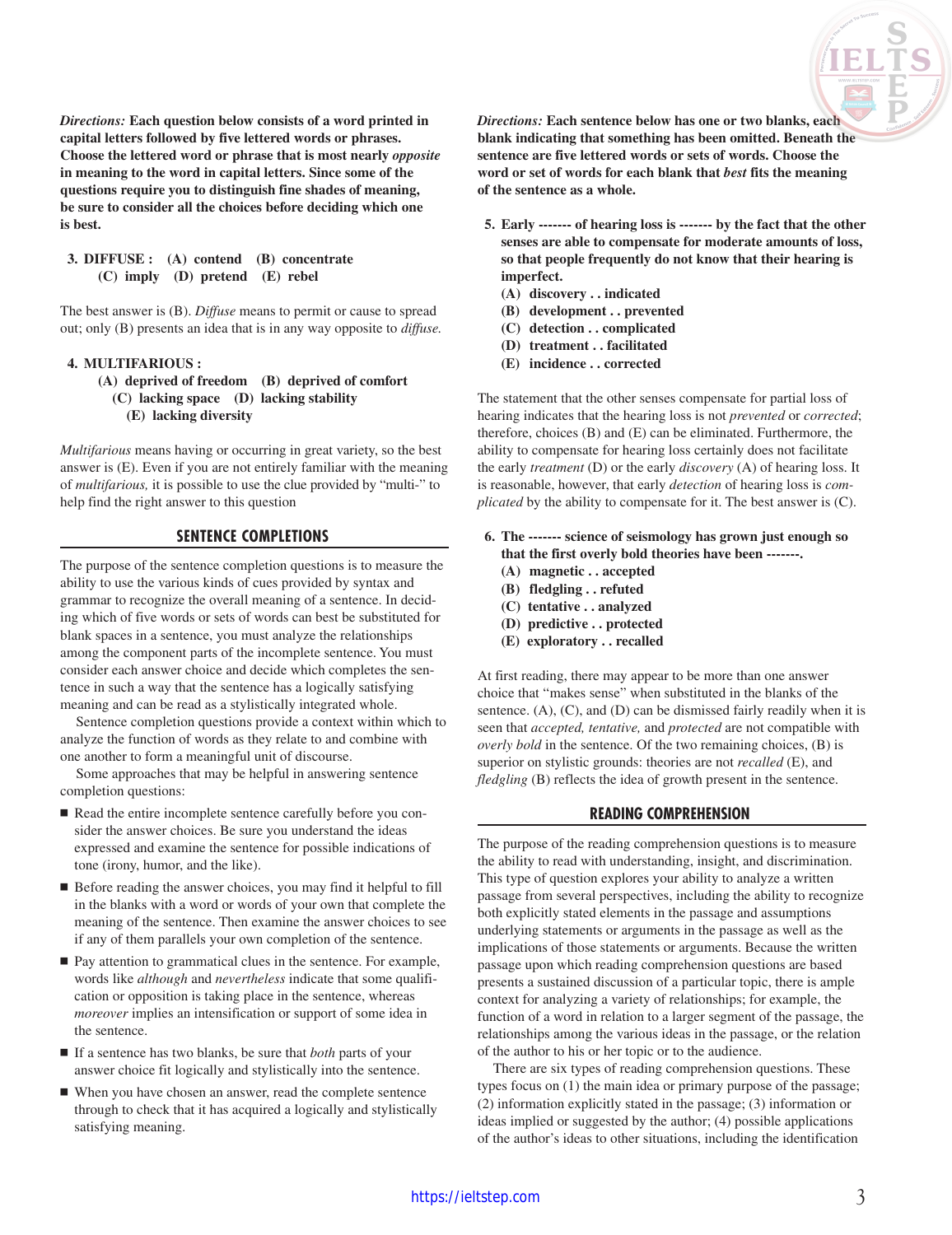of situations or processes analogous to those described in the passage; (5) the author's logic, reasoning, or persuasive techniques; and (6) the tone of the passage or the author's attitude as it is revealed in the language used.

Some reading comprehension questions ask a question like the following: "Which of the following hypothetical situations most closely resembles the situation described in the passage?" Such questions are followed by a series of answer choices that are not explicitly connected to the content of the reading passage but instead present situations or scenarios from other realms, one of which parallels something in the passage in a salient way. You are asked to identify the one answer choice that is most clearly analogous to the situation presented in the passage.

In each edition of the General Test, there are three or more reading comprehension passages, each providing the basis for answering two or more questions. The passages are drawn from different subject matter areas, including the humanities, the social sciences, the biological sciences, and the physical sciences.

Some approaches that may be helpful in answering reading comprehension questions:

- Since reading passages are drawn from many different disciplines and sources, you should not expect to be familiar with the material in all the passages. However, you should not be discouraged by encountering material with which you are not familiar; questions are to be answered on the basis of the information provided in the passage, and you are not expected to rely on outside knowledge, which you may or may not have, of a particular topic.
- Whatever strategy you choose, you should analyze the passage carefully before answering the questions. As with any kind of close and thoughtful reading, you should be sensitive to clues that will help you understand less explicit aspects of the passage. Try to separate main ideas from supporting ideas or evidence; try also to separate the author's own ideas or attitudes from information he or she is simply presenting. It is important to note transitions from one idea to the next and to examine the relationships among the different ideas or parts of the passage. For example, are they contrasting? Are they complementary? You should consider both the points the author makes and the conclusions he or she draws and also how and why those points are made or conclusions drawn.
- Read each question carefully and be certain that you understand exactly what is being asked.
- *Always* read all the answer choices before selecting the best answer.
- The best answer is the one that most accurately and most completely answers the question being posed. Be careful not to pick an answer choice simply because it is a true statement; be careful also not to be misled by answer choices that are only partially true or only partially satisfy the problem posed in the question.
- Answer the questions on the basis of the information provided in the passage and do not rely on outside knowledge. Your own views or opinions may sometimes conflict with the views expressed or the information provided in the passage; be sure that you work within the context provided by the passage. You should not expect to agree with everything you encounter in reading passages.

*Directions:* **The passage is followed by questions based on its content. After reading the passage, choose the best answer to each question. Answer all questions following the passage on the basis of what is** *stated* **or** *implied* **in the passage.**

**Picture-taking is a technique both for annexing the objective world and for expressing the singular self. Photographs depict objective realities that already exist, though only the camera can disclose them. And they**

- **depict an individual photographer's temperament, dis-(5) covering itself through the camera's cropping of reality. That is, photography has two antithetical ideals: in the first, photography is about the world, and the photographer is a mere observer who counts for little; but in the**
- **second, photography is the instrument of intrepid, (10) questing subjectivity and the photographer is all. These conflicting ideals arise from a fundamental uneasiness on the part of both photographers and viewers of photographs toward the aggressive component in**
- **"taking" a picture. Accordingly, the ideal of a photogra-(15) pher as observer is attractive because it implicitly denies that picture-taking is an aggressive act. The issue, of course, is not so clear-cut. What photographers do cannot be characterized as simply predatory or as simply,**
- **and essentially, benevolent. As a consequence, one ideal of (20) picture-taking or the other is always being rediscovered and championed.**

**An important result of the coexistence of these two ideals is a recurrent ambivalence toward photography's**

- **means. Whatever the claims that photography might (25) make to be a form of personal expression on a par with painting, its originality is inextricably linked to the powers of a machine. The steady growth of these powers has made possible the extraordinary informativeness and**
- **imaginative formal beauty of many photographs, like (30) Harold Edgerton's high-speed photographs of a bullet hitting its target or of the swirls and eddies of a tennis stroke. But as cameras become more sophisticated, more automated, some photographers are tempted to disarm**
- **themselves or to suggest that they are not really armed, (35) preferring to submit themselves to the limits imposed by premodern camera technology because a cruder, less high-powered machine is thought to give more interesting or emotive results, to leave more room for creative**
- **accident. For example, it has been virtually a point of (40) honor for many photographers, including Walker Evans and Cartier-Bresson, to refuse to use modern equipment. These photographers have come to doubt the value of the camera as an instrument of "fast seeing." Cartier-Bresson,**
- **in fact, claims that the modern camera may see too fast. (45) This ambivalence toward photographic means determines trends in taste. The cult of the future (of faster and faster seeing) alternates over time with the wish to return to a purer past — when images had a handmade quality.**
- **This nostalgia for some pristine state of the photographic (50) enterprise is currently widespread and underlies the present-day enthusiasm for daguerreotypes and the work of forgotten nineteenth-century provincial photographers. Photographers and viewers of photographs, it seems, need**
- **periodically to resist their own knowingness. (55)**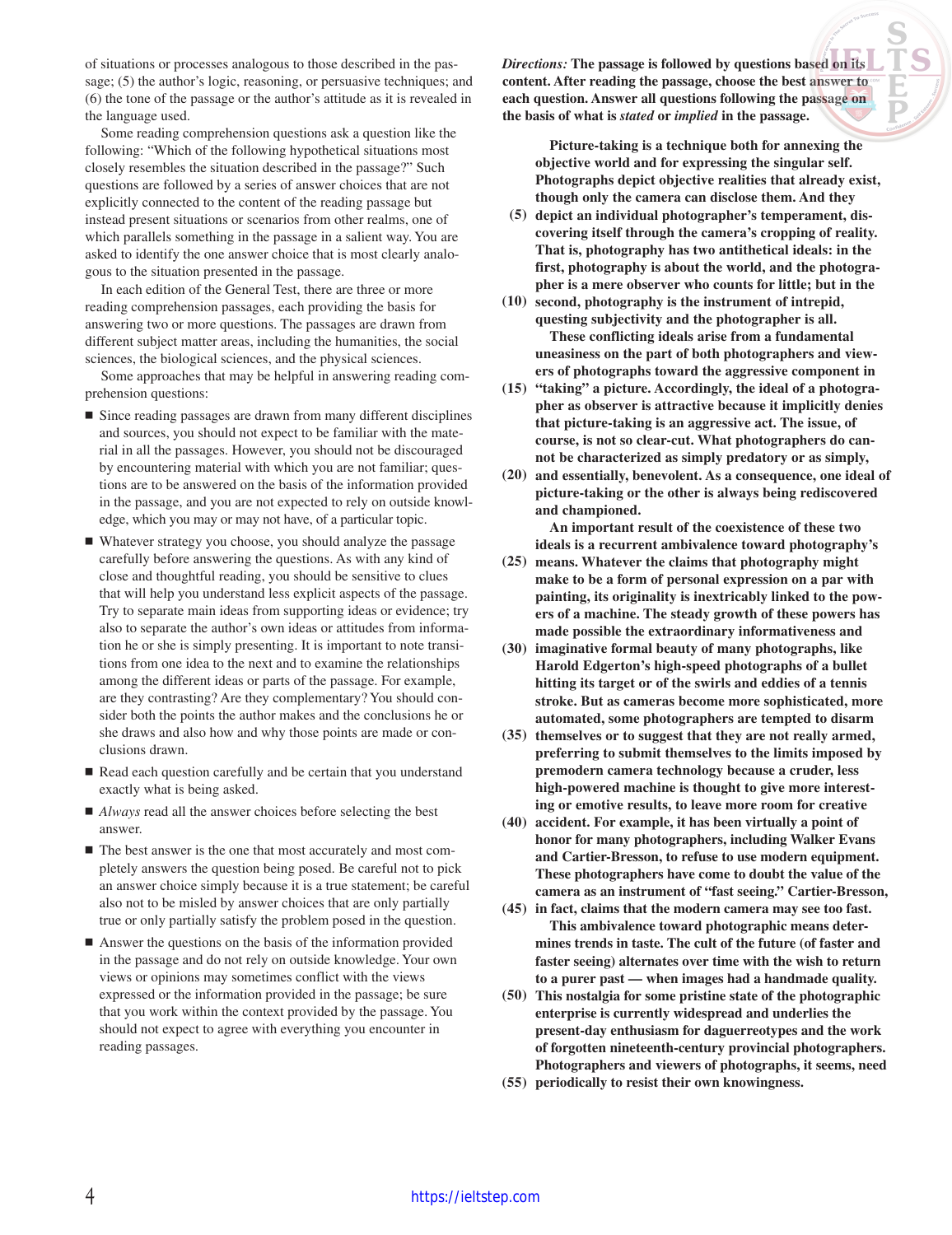- **7. According to the passage, the two antithetical ideals of photography differ primarily in the**
	- **(A) value that each places on the beauty of the finished product**
	- **(B) emphasis that each places on the emotional impact of the finished product**
	- **(C) degree of technical knowledge that each requires of the photographer**
	- **(D) extent of the power that each requires of the photographer's equipment**
	- **(E) way in which each defines the role of the photographer**

The best answer to this question is (E). Photography's two ideals are presented in lines 7-11. The main emphasis in the description of these two ideals is on the relationship of the photographer to the enterprise of photography, with the photographer described in the one as a passive observer and in the other as an active questioner. (E) identifies this key feature in the description of the two ideals — the way in which each ideal conceives or defines the role of the photographer in photography. (A) through (D) present aspects of photography that are mentioned in the passage, but none of these choices represents a primary difference between the two ideals of photography.

- **8. According to the passage, interest among photographers in each of photography's two ideals can best be described as**
	- **(A) rapidly changing**
	- **(B) cyclically recurring**
	- **(C) steadily growing**
	- **(D) unimportant to the viewers of photographs**
	- **(E) unrelated to changes in technology**

This question requires one to look for comments in the passage about the nature of photographers' interest in the two ideals of photography. While the whole passage is, in a sense, about the response of photographers to these ideals, there are elements in the passage that comment specifically on this issue. Lines 20-22 tell us that the two ideals alternate in terms of their perceived relevance and value, that each ideal has periods of popularity and of neglect. These lines support (B). Lines 23-25 tell us that the two ideals affect attitudes toward "photography's means," that is, the technology of the camera; (E), therefore, cannot be the best answer. In lines 46-49, attitudes toward photographic means (which result from the two ideals) are said to alternate over time; these lines provide further support for (B). (A) can be eliminated because, although the passage tells us that the interest of photographers in each of the ideals fluctuates over time, it nowhere indicates that this fluctuation or change is rapid. Nor does the passage say anywhere that interest in these ideals is growing; the passage *does* state that the powers of the camera are steadily growing (line 28), but this does not mean that interest in the two ideals is growing. Thus (C) can be eliminated. (D) can be eliminated because the passage nowhere states that reactions to the ideals are either important or unimportant to viewers' concerns. Thus (B) is the best answer.

# **QUANTITATIVE ABILITY**



The quantitative section of the General Test is designed to measure basic mathematical skills, and understanding of elementary mathematical concepts, as well as the ability to reason quantitatively and to solve problems in a quantitative setting.

In general, the mathematics required does not extend beyond that usually covered in high school. It is expected that examinees are familiar with conventional symbolism, such as  $x < y$  ( $x$  is less than  $y$ ) and  $x \neq y$  (*x* is not equal to *y*),  $m \parallel n$  (line *m* is parallel to line *n*), *m* ⊥*n* (line *m* is perpendicular to line *n*), and the symbol for a right

# angle in a figure:  $B_{\text{max}}$  (∠*ABC* is a right angle). *A*

Also, standard mathematical conventions are used in the test questions unless otherwise indicated. For example, numbers are in base 10, the positive direction of a number line is to the right, and distances are nonnegative. Whenever nonstandard notation or conventions are used in a question, they are explicitly introduced in the question.

Many of the questions are posed as word problems in a reallife setting, with quantitative information given in the text of a question or in a table or graph of data. Other questions are posed in a pure-math setting that may include a geometric figure, a graph, or a coordinate system. The following conventions about numbers and figures are used in the quantitative section. *Numbers and Units of Measurement*

#### All numbers used are real numbers.

Numbers are to be used as exact numbers, even though in some contexts they are likely to have been rounded. For example, if a question states that "30 percent of the company's profit was from health products," then 30% is to be used as an exact percent; it is not to be used as a rounded number obtained from, say, 29% or 30.1%.

An integer that is given as the number of objects in a real-life or pure-math setting is to be taken as the total number of these objects. For example, if a question states that "a bag contains 50 marbles, and 23 of the marbles are red," then 50 is to be taken as the total number of marbles in the bag and 23 is to be taken as the total number of red marbles in the bag, so that the other 27 marbles are not red.

Questions may involve units of measurement such as English units or metric units. If an answer to a question requires converting one unit of measurement to another, then the relationship between the units is provided, unless the relationship is a common one, such as minutes to hours, or centimeters to meters.

#### *Figures*

Geometric figures that accompany questions provide information useful in answering the questions. However, unless a note states that a geometric figure is drawn to scale, you should solve these problems not by estimating sizes by sight or by measurement, but by reasoning about geometry.

Geometric figures consist of points, lines (or line segments), curves (such as circles), angles, regions, etc., and labels that identify these objects or their sizes. (Note that geometric figures may appear somewhat jagged on a computer screen.)

Geometric figures are assumed to lie in a plane unless otherwise indicated.

Points are indicated by a dot, a label, or the intersection of two or more lines or curves.

Points on a line or curve are assumed to be in the order shown; points that are on opposite sides of a line or curve are assumed to be oriented as shown.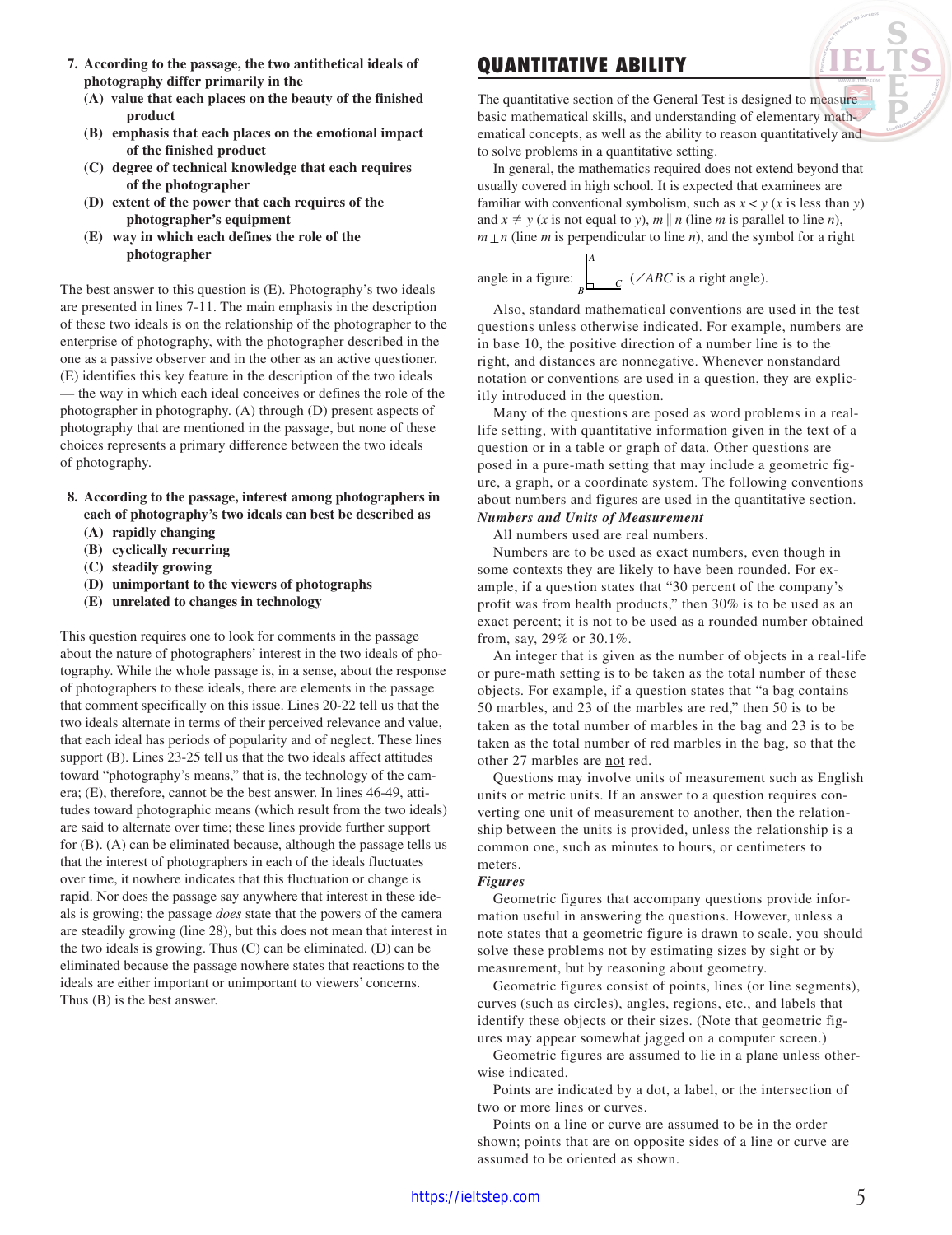Lines shown as straight are assumed to be straight (though they may look jagged on a computer screen). When curves are shown, they are assumed to be not straight.

Angle measures are assumed to be positive and less than or equal to 360 degrees.

To illustrate some of these conventions, consider the following geometric figures.



In the figures, it can be determined that

- *ABD* and *DBC* are triangles.
- Points *A, D,* and *C* lie on a straight line, so *ABC* is also a triangle.
- Point *D* is a distinct point between points *A* and *C.*
- Point *E* is the only intersection point of line segment *BC* and the small curve shown.
- Points *A* and *E* are on opposite sides of line *BD.*
- Point *F* is on line segment *BD.*
- The length of line segment *AD* is less than the length of line segment *AC.*
- The length of line segment *AB* is 10.
- The measure of angle *ABD* is less than the measure of angle *ABC.*
- The measure of angle *ACB* is 35 degrees.
- Lines *m* and *n* intersect the closed curve at three points: *R, S,* and *T.*

From the figures, it cannot be determined whether

- The length of line segment *AD* is greater than the length of line segment *DC.*
- The measures of angles *BAD* and *BDA* are equal.
- The measure of angle *ABD* is greater than the measure of angle *DBC.*
- Angle *ABC* is a right angle.

When a square, circle, polygon, or other closed geometric figure is described in words with no picture, the figure is assumed to enclose a convex region. It is also assumed that such a closed geometric figure is not just a single point. For example, a quadrilateral cannot be any of the following:



When graphs of real-life data accompany questions, they are drawn as accurately as possible so you can read or estimate data values from the graphs (whether or not there is a note that the graphs are drawn to scale).

Standard conventions apply to graphs of data unless otherwise indicated. For example, a circle graph represents 100 percent of the data indicated in the graph's title, and the areas of the individual sectors are proportional to the percents they represent. Scales, gridlines, dots, bars, shadings, solid and dashed lines, legends, etc., are used on graphs to indicate the data. Sometimes, scales that do not begin at zero are used, as well as broken scales.

Coordinate systems such as number lines and *xy*-planes are generally drawn to scale.

Questions that test *arithmetic* include those involving the following topics: arithmetic operations (addition, subtraction, multiplication, division, and powers) on real numbers, operations on radical expressions, the number line, estimation, percent, absolute value, properties of integers (for example, divisibility, factoring, prime numbers, and odd and even integers).

### *Some facts about arithmetic that may be helpful*

For any two numbers on the number line, the number on the left is less than the number on the right; for example,  $-4$  is to the left of  $-3$ , which is to the left of 0.

The sum and product of signed numbers will be positive or negative depending on the operation and the signs of the numbers; for example, the product of a negative number and a positive number is negative.

Division by zero is undefined; that is,  $\frac{x}{0}$  is not a real number for any *x*.

If *n* is a positive integer, then  $x^n$  denotes the product of *n* factors of *x*; for example,  $3^4$  means  $(3)(3)(3)(3) = 81$ . If  $x \ne 0$ , then  $x^0 = 1$ .

Squaring a number between 0 and 1 (or raising it to a higher

power) results in a smaller number; for example,  $\left(\frac{1}{3}\right)$ 1 9  $(1)^2$  $\left(\frac{1}{3}\right)^2 = \frac{1}{9}$  and

 $(0.5)^3 = 0.125.$ 

An odd integer power of a negative number is negative, and an even integer power is positive; for example,  $(-2)^3 = -8$  and  $(-2)^2 = 4.$ 

The radical sign  $\sqrt{\ }$  means "the nonnegative square root of;" for example,  $\sqrt{0} = 0$  and  $\sqrt{4} = 2$ . The negative square root of 4 is denoted by  $-\sqrt{4} = -2$ . If  $x < 0$ , then  $\sqrt{x}$  is not a real number; for example,  $\sqrt{-4}$  is not a real number.

The *absolute value* of *x*, denoted by |*x*|, is equal to *x* if  $x \ge 0$  and equal to  $-x$  if  $x < 0$ ; for example,  $|8| = 8$  and  $|-8| = -(-8) = 8$ .

If *n* is a positive integer, then *n*! denotes the product of all positive integers less than or equal to *n*; for example,  $4! = (4)(3)(2)(1) = 24.$ 

The sum and product of even and odd integers will be even or odd depending on the operation and the kinds of integers; for example, the sum of an odd integer and an even integer is odd.

If an integer *P* is a divisor (also called a factor) of another integer *N*, then *N* is the product of *P* and another integer, and *N* is said to be a multiple of *P*; for example, 3 is a divisor, or a factor, of 6, and 6 is a multiple of 3.

A *prime* number is a positive integer that has only two distinct positive divisors: 1 and itself. For example, 2, 3, 5, 7, and 11 are prime numbers, but 9 is not a prime number because it has three positive divisors: 1, 3, and 9.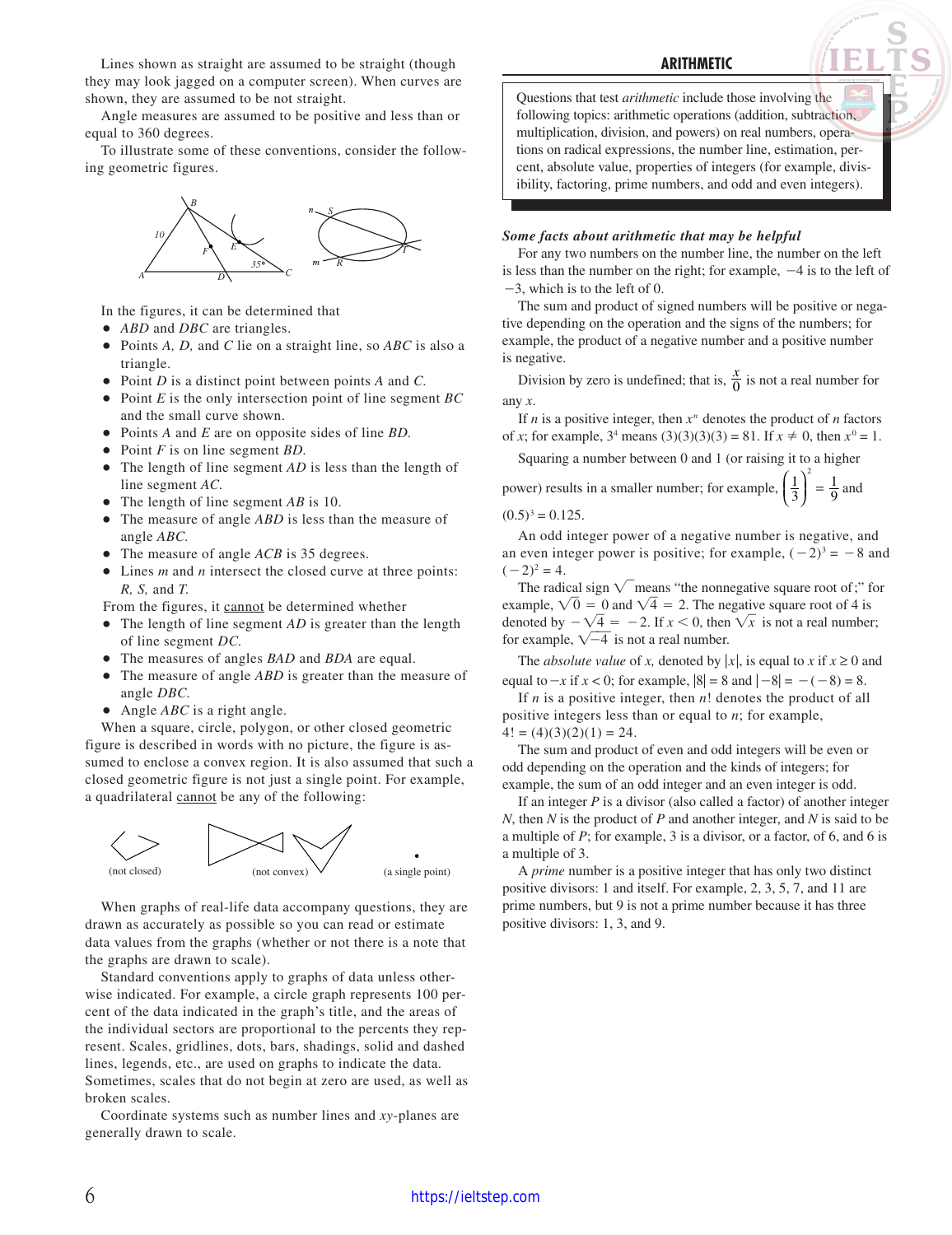# **ALGEBRA (including coordinate geometry)**

Questions that test *algebra* include those involving the following topics: rules of exponents, factoring and simplifying algebraic expressions, concepts of relations and functions, equations and inequalities, and coordinate geometry (including slope, intercepts, and graphs of equations and inequalities). The skills required include the ability to solve linear and quadratic equations and inequalities, and simultaneous equations; the ability to read a word problem and set up the necessary equations or inequalities to solve it; and the ability to apply basic algebraic skills to solve problems.

#### *Some facts about algebra that may be helpful*

If  $ab = 0$ , then  $a = 0$  or  $b = 0$ ; for example, if  $(x - 1)(x + 2) = 0$ , it follows that either  $x - 1 = 0$  or  $x + 2 = 0$ ; therefore,  $x = 1$  or  $x = -2$ .

Adding a number to or subtracting a number from both sides of an equation preserves the equality. Similarly, multiplying or dividing both sides of an equation by a nonzero number preserves the equality. Similar rules apply to inequalities, except that multiplying or dividing both sides of an inequality by a *negative* number reverses the inequality. For example, multiplying the inequality  $3x - 4 > 5$  by 4 yields the inequality  $12x - 16 > 20$ ; however, multiplying that same inequality by  $-4$  yields  $-12x + 16 < -20$ .

The following rules for exponents may be useful. If *r, s, x,* and *y* are positive numbers, then

(a) 
$$
x^{-r} = \frac{1}{x^r}
$$
; for example,  $5^{-3} = \frac{1}{5^3} = \frac{1}{125}$   
\n(b)  $(x^r)(x^s) = x^{r+s}$ ; for example,  $(3^2)(3^4) = 3^6 = 729$   
\n(c)  $(x^r)(y^r) = (xy)^r$ ; for example,  $(3^4)(2^4) = 6^4 = 1,296$   
\n(d)  $(x^r)^s = x^{rs}$ ; for example,  $(2^3)^4 = 2^{12} = 4,096$   
\n(e)  $\frac{x^r}{x^s} = x^{r-s}$ ; for example,  $\frac{4^2}{4^5} = 4^{2-5} = 4^{-3} = \frac{1}{4^3} = \frac{1}{64}$ 

The rectangular coordinate plane, or *xy*-plane, is shown below.



The *x*-axis and *y*-axis intersect at the origin *O*, and they partition the plane into four quadrants, as shown. Each point in the plane has coordinates (*x, y*) that give its location with respect to the axes; for example, the point  $P(2, -8)$  is located 2 units to the right of the *y*axis and 8 units below the *x*-axis. The units on the *x*-axis are the same length as the units on the *y*-axis, unless otherwise noted.

Equations involving the variables *x* and *y* can be graphed in

the *xy*-plane. For example, the graph of the linear equation  $y = -\frac{3}{5}x - 2$  is a line with a slope of  $-\frac{3}{5}$  and a *y*-intercept of





# **GEOMETRY**

Questions that test *geometry* include those involving the following topics: properties associated with parallel lines, circles, triangles (including isosceles, equilateral, and 30° – 60° – 90° triangles), rectangles, other polygons, area, perimeter, volume, the Pythagorean Theorem, and angle measure in degrees. The ability to construct proofs is not measured.

#### *Some facts about geometry that may be helpful*

If two lines intersect, then the opposite angles (called vertical angles) are equal; for example, in the figure below,  $x = y$ .



If two parallel lines are intersected by a third line, certain angles that are formed are equal. As shown in the figure below, if  $\ell_1 || \ell_2$ , then  $x = y = z$ .



The sum of the degree measures of the angles of a triangle is 180.

The square of the length of the hypotenuse of a right triangle is equal to the sum of the squares of the lengths of the two legs (Pythagorean Theorem).

The sides of a 45° – 45° – 90° triangle are in the ratio 1: 1:  $\sqrt{2}$ , and the sides of a 30° – 60° – 90° triangle are in the ratio 1 :  $\sqrt{3}$  : 2.

Drawing in lines that are not shown in a figure can sometimes be helpful in solving a geometry problem; for example, by drawing the dashed lines in the pentagon below,



the total number of degrees in the angles of the pentagon can be found by adding the number of degrees in each of the three triangles:  $180 + 180 + 180 = 540$ .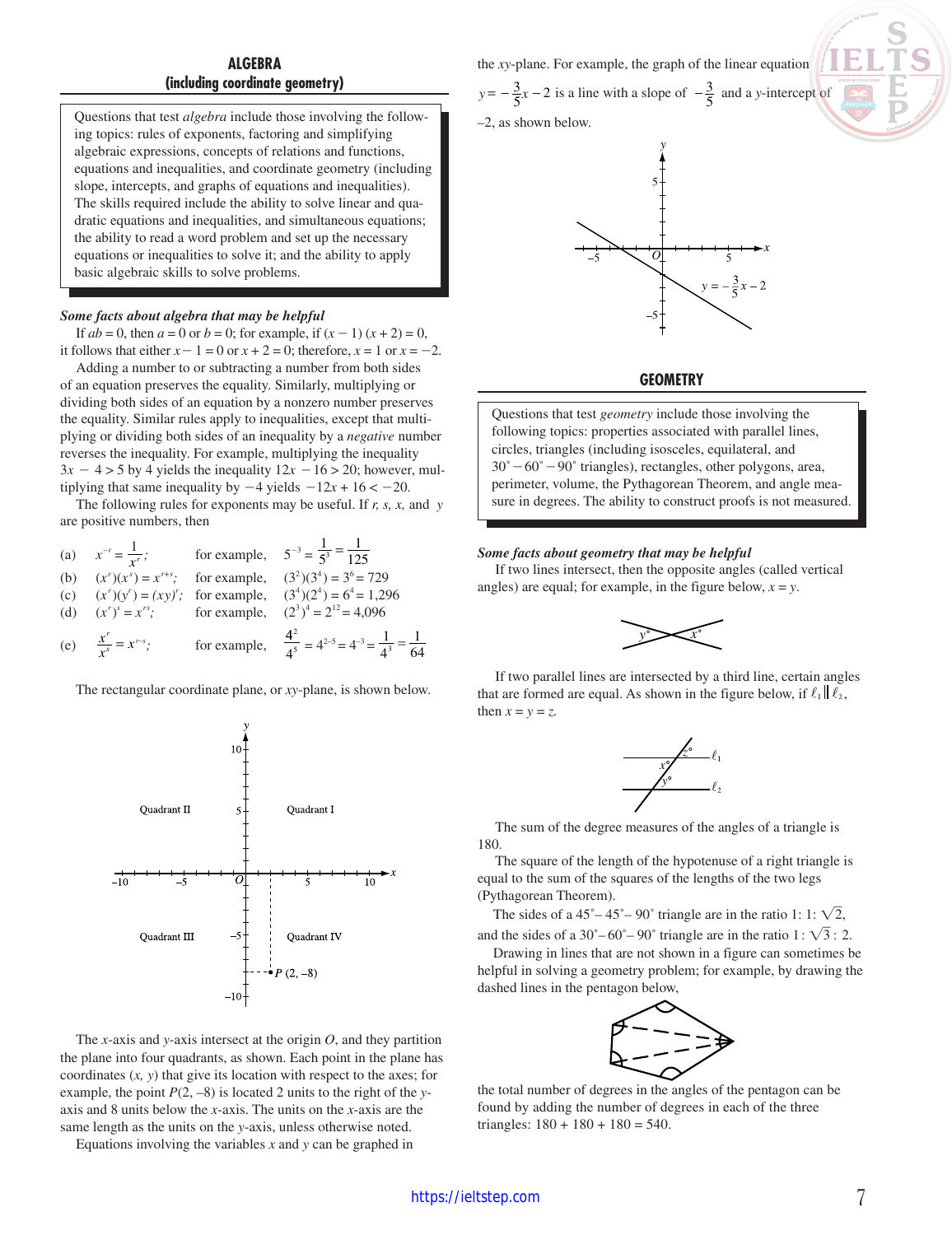The number of degrees of arc in a circle is 360.

If *O* is the center of the circle in the figure below, then the length

of arc ABC is 
$$
\frac{x}{360}
$$
 times the circumference of the circle.



The volume of a rectangular solid or a right circular cylinder is the product of the area of the base and the height; for example, the volume of a cylinder with a base of radius 2 and a height of 5 is  $(2^2) (5) = 20$ 

# **DATA ANALYSIS**

Questions that test *data analysis* include those involving the following topics: basic descriptive statistics (such as mean, median, mode, range, standard deviation, and percentiles), interpretation of data given in graphs and tables (such as bar and circle graphs, and frequency distributions), and elementary probability. The questions assess the ability to synthesize information, to select appropriate data for answering a question, and to determine whether or not the data provided are sufficient to answer a given question. The emphasis in these questions is on the understanding of basic principles (for example, basic properties of normal distribution) and reasoning within the context of given information.

### *Some facts about descriptive statistics and probability that may be helpful*

In a distribution of *n* measurements, the (arithmetic) *mean* is the sum of the measurements divided by *n*. The *median* is the middle measurement after the measurements are ordered by size if *n* is odd, or it is the mean of the two middle measurements if *n* is even. The mode is the most frequently occurring measurement (there may be more than one mode). The *range* is the difference between the greatest measurement and the least measurement. Thus, for the measurements: 70, 72, 72, 76, 78, and 82, the mean is  $450 \div 6 = 75$ , the median is  $(72 + 76) \div 2 = 74$ , the mode is 72, and the range is 12.

The probability that an event will occur is a value between 0 and 1, inclusive. If  $p$  is the probability that a particular event will occur, then  $0 \le p \le 1$ , and the probability that the event will *not* occur is  $1 - p$ . For example, if the probability is 0.85 that it will rain tomorrow, then the probability that it will not rain tomorrow is  $1 - 0.85 = 0.15.$ 

The quantitative measure employs two types of questions: quantitative comparison and problem solving.

# **QUANTITATIVE COMPARISON**

The quantitative comparison questions test the ability to reason quickly and accurately about the relative sizes of two quantities or to perceive that not enough information is provided to make such a comparison. To solve a quantitative comparison problem, you must compare the quantities that are given in two columns, Column A and Column B, and decide whether one quantity is greater than the other, whether the two quantities are equal, or whether the relationship cannot be determined from the information given. Information about the two quantities is given in the columns themselves or may be centered above the columns. Here are some examples with the correct answers indicated according to the following answer choices.

- (A) The quantity in Column A is greater.
- (B) The quantity in Column B is greater.
- (C) The two quantities are equal.
- (D) The relationship cannot be determined from the information given.

|                   |                                                                   | Column A Column B       | <b>Correct Answer</b>                                                                                               |
|-------------------|-------------------------------------------------------------------|-------------------------|---------------------------------------------------------------------------------------------------------------------|
| <b>Example 1:</b> | 2 <sup>3</sup>                                                    | 3 <sup>2</sup>          | $\bullet$ o o o                                                                                                     |
|                   | <b>Example 2: The smallest</b><br>prime number<br>greater than 20 | 23                      | ⊕<br>⊕<br>-CE)                                                                                                      |
|                   |                                                                   | <i>m</i> is an integer. |                                                                                                                     |
| <b>Example 3:</b> | $3m + 7$                                                          | 7                       | $\circledcirc$ $\circledcirc$ $\circledcirc$ $\circledcirc$<br>(since $m$ can be<br>positive, negative,<br>or zero) |

Some questions only require some manipulation to determine which of the quantities is greater; other questions require more reasoning or thinking of special cases in which the relative sizes of the quantities are reversed.

The following strategies may help in answering quantitative comparison questions.

- Do not waste time performing needless computations in order to eventually compare two specific numbers. Simplify or transform one or both of the given quantities only as much as is necessary to determine which quantity is greater or whether the two quantities are equal. If you determine that one quantity is greater than the other, do not take time to find the exact sizes of the quantities. Answer and go on to the next question.
- Consider all kinds of appropriate real numbers before you make a decision. As soon as you establish that the quantity in one column is greater in one case while the quantity in the other column is greater in another case, choose "The relationship cannot be determined from the information given" and move on to the next question.
- Geometric figures may not be drawn to scale. Comparisons should be based on the given information together with your knowledge of mathematics rather than on the exact appearance of the figure. You can sometimes find a clue by sketching another figure that conforms to the information given. (Scratch paper will be provided.) Try to visualize the parts of the figure that are fixed by the information given and the parts that are changeable. If the figure can be changed in such a way that the relative sizes of the quantities in the columns are reversed while still conforming to the information given, then the answer is "The relationship cannot be determined from the information given."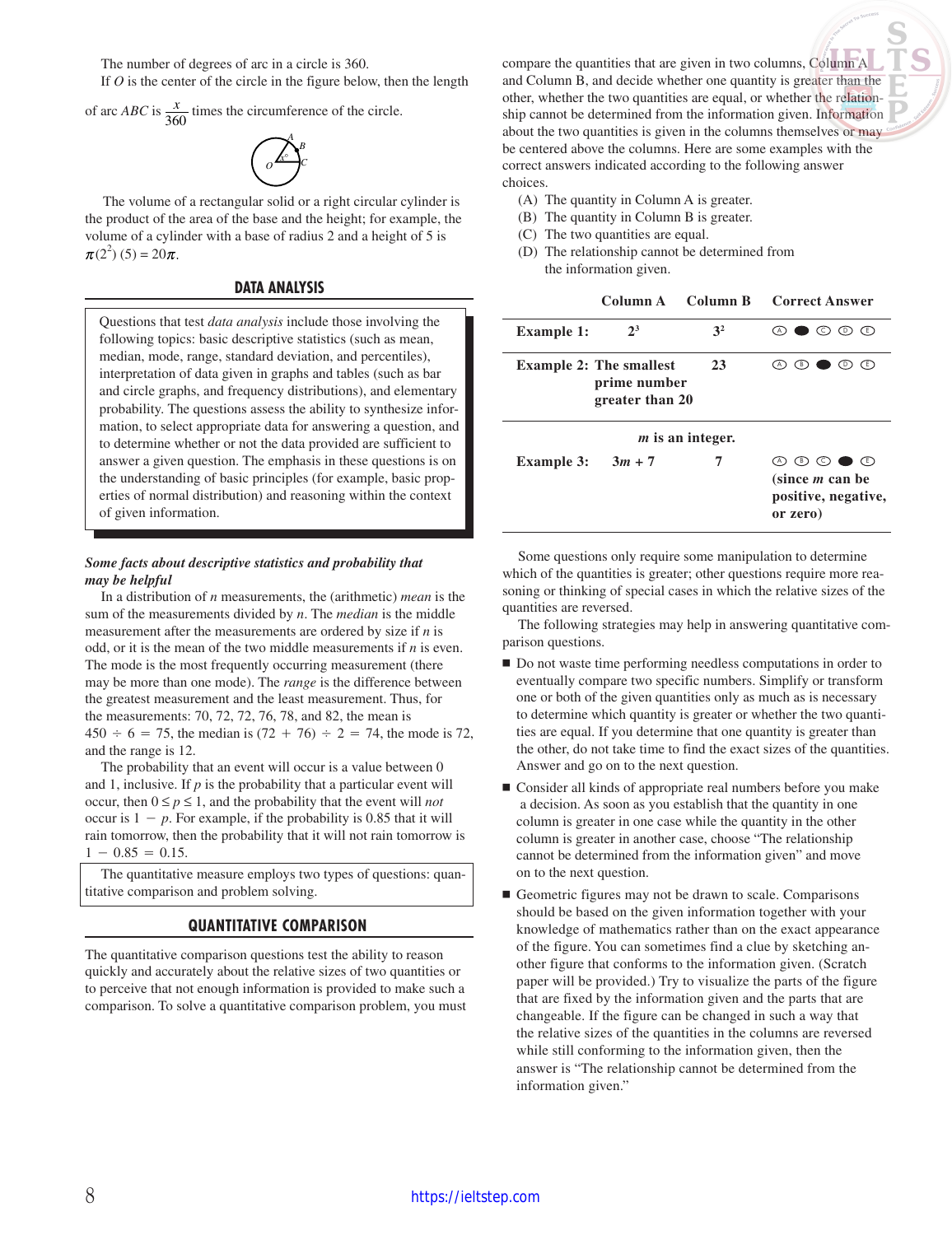| Here are some more examples:                                        |                                                                                                                                                                    |                            |       |                                                                         |
|---------------------------------------------------------------------|--------------------------------------------------------------------------------------------------------------------------------------------------------------------|----------------------------|-------|-------------------------------------------------------------------------|
|                                                                     | Column A                                                                                                                                                           | Column B                   |       | <b>Correct Answer</b>                                                   |
|                                                                     | Examples 4-6 refer to $\triangle PQR$ .                                                                                                                            |                            |       |                                                                         |
|                                                                     |                                                                                                                                                                    |                            |       |                                                                         |
|                                                                     |                                                                                                                                                                    |                            |       |                                                                         |
|                                                                     |                                                                                                                                                                    | $x^{\circ}$<br>$y^{\circ}$ |       |                                                                         |
|                                                                     |                                                                                                                                                                    |                            |       |                                                                         |
|                                                                     |                                                                                                                                                                    |                            |       | $\overline{R}$                                                          |
| <b>Example 4:</b>                                                   | <i>PN</i>                                                                                                                                                          | $\overline{N}$             |       | $\circledcirc \circledcirc \bullet \circledcirc$                        |
|                                                                     |                                                                                                                                                                    |                            |       | (since equal measures<br>cannot be assumed,                             |
|                                                                     |                                                                                                                                                                    |                            |       | even though PN and                                                      |
|                                                                     |                                                                                                                                                                    |                            |       | NR appear to be equal)                                                  |
| <b>Example 5:</b>                                                   | x                                                                                                                                                                  | y                          |       | $\circledcirc \bullet \circledcirc \circledcirc$<br>(since N is between |
|                                                                     |                                                                                                                                                                    |                            |       | $P$ and $R$ )                                                           |
| <b>Example 6:</b>                                                   | $w + z$                                                                                                                                                            | 180                        |       | $\circledcirc \circ \bullet \circledcirc \circledcirc$                  |
|                                                                     |                                                                                                                                                                    |                            | line) | (since $PR$ is a straight                                               |
|                                                                     | A machine was in operation<br>for t minutes.                                                                                                                       |                            |       |                                                                         |
| <b>Example 7:</b>                                                   | The number<br>of seconds that                                                                                                                                      | 60t                        |       | $\circledcirc \bullet \circledcirc \circledcirc$                        |
|                                                                     | the machine was                                                                                                                                                    |                            |       |                                                                         |
|                                                                     | in operation                                                                                                                                                       |                            |       |                                                                         |
| A farmer has two plots of land<br>that are equal in area. The first |                                                                                                                                                                    |                            |       |                                                                         |
|                                                                     | $\mathbf{1}$ , $\mathbf{1}$ , $\mathbf{1}$ , $\mathbf{1}$ , $\mathbf{1}$ , $\mathbf{1}$ , $\mathbf{1}$ , $\mathbf{1}$ , $\mathbf{1}$ , $\mathbf{1}$ , $\mathbf{1}$ |                            |       |                                                                         |

**plot is divided into 16 parcels with** *m* **acres in each parcel, and the second plot is divided into 20 parcels with** *n* **acres in each parcel.**

*Directions:* **Each of the sample questions consists of two quantities, one in Column A and one in Column B. There may be additional information, centered above the two columns, that concerns one or both of the quantities. A symbol that appears in both columns represents the same thing in Column A as it does in Column B.**

**Example 8:**  $m \qquad n \qquad \bullet \circledcirc \circledcirc \circledcirc$ 

**You are to compare the quantity in Column A with the quantity in Column B and decide whether:**

- **(A) The quantity in Column A is greater.**
- **(B) The quantity in Column B is greater.**
- **(C) The two quantities are equal.**
- **(D) The relationship cannot be determined from the information given.**

**Note: Since there are only four choices, NEVER MARK (E).**

**1.** 9.8  $\sqrt{ }$ 

 $\sqrt{100}$ 

 $\sqrt{100}$  denotes 10, the positive square root of 100. (For any positive number *x*,  $\sqrt{x}$  denotes the *positive* number whose square is *x*.) Since 10 is greater than 9.8, the best answer is (B). It is important not to confuse this question with a comparison of 9.8 and *x* where  $x^2 = 100$ . The latter comparison would yield (D) as the correct answer because  $x^2 = 100$  implies that either  $x = 10$  or  $x = -10$ , and there would be no way to determine which value *x* would actually have.

2. 
$$
(-6)^4
$$
  $(-6)^5$ 

Since  $(-6)^4$  is the product of four negative factors, and the product of an even number of negative numbers is positive,  $(-6)^4$  is positive. Since the product of an odd number of negative numbers is negative,  $(-6)^5$  is negative. Therefore,  $(-6)^4$  is greater than  $(-6)^5$  since any positive number is greater than any negative number. The best answer is (A). It is not necessary to calculate that  $(-6)^4 = 1,296$  and that  $(-6)^5 = -7,776$  in order to make the comparison.

| 3. | The area of    | The area of          |
|----|----------------|----------------------|
|    | an equilateral | a right triangle     |
|    | triangle with  | with legs $\sqrt{3}$ |
|    | side 6         | and 9                |

The area of a triangle is one half the product of the lengths of the base and the altitude. In Column A, the length of the altitude must first be determined. A sketch of the triangle may be helpful.



The altitude *h* divides the base of an equilateral triangle into two equal parts. From the Pythagorean Theorem,  $h^2 + 3^2 = 6^2$ , or  $h = 3\sqrt{3}$ . Therefore, the area of the triangle in Column A is

$$
\left(\frac{1}{2}\right)
$$
(6)(3 $\sqrt{3}$ ) = 9 $\sqrt{3}$ . In Column B, the base and the altitude of the

right triangle are the two legs; therefore, the area is

$$
\left(\frac{1}{2}\right)(9)(\sqrt{3}) = \frac{9\sqrt{3}}{2}
$$
. Since  $9\sqrt{3}$  is greater than  $\frac{9\sqrt{3}}{2}$ , the best

answer is (A).

$$
x^2 = y^2 + 1
$$
\n4.

\nx

From the given equation, it can be determined that  $x^2 > y^2$ ; however, the relative sizes of *x* and *y* cannot be determined. For example, if  $y = 0$ , then *x* could be 1 or  $-1$  and, since there is no way to tell which number  $x$  is, the best answer is  $(D)$ .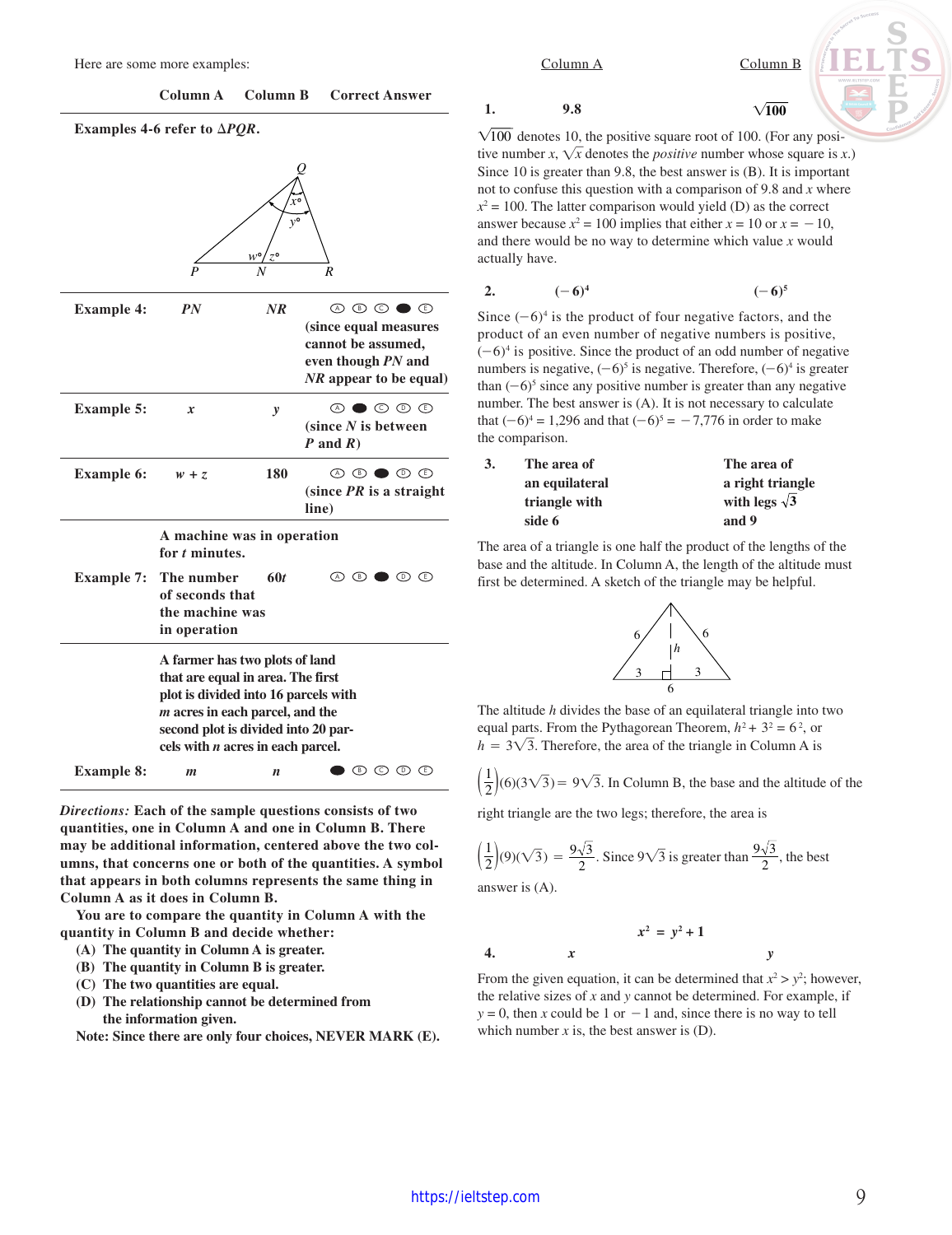| Column A     |    | Column B                     |
|--------------|----|------------------------------|
| <b>Class</b> |    | <b>Class Size Mean Score</b> |
|              | 50 | 89                           |
| 2.           | 30 | 81                           |
|              | 20 | 85                           |

**5. Three classes took the same psychology test. The class sizes and (arithmetic) mean scores are shown.**

**The overall (arithmetic) mean 85 score for the 3 classes**

The overall mean score could be found by weighting each mean score by class size and dividing the result by 100, the total of all the class sizes, as follows.

$$
\frac{(50)(89) + (30)(81) + (20)(85)}{100} = 85.8
$$

Therefore, the best answer is (A). However, the calculations are unnecessary; classes 1 and 2 must have a mean greater than 85 since the mean of 89 and 81 is 85 and there are 20 more students in class 1 than in class 2. Since class 3 has a mean of 85, it must be true that the overall mean for the 3 classes is greater than 85.

# **PROBLEM SOLVING**

The problem solving questions are standard multiple choice questions with five answer choices. To answer a question, select the best of the answer choices. Some problem solving questions are discrete while others occur in sets of two to five questions that share common information. For some of the questions, the solution requires only simple computations or manipulations; for others, the solution requires multi-step problem solving.

The following strategies may be helpful in answering problem solving questions.

- Read each question carefully to determine what information is given and what is being asked.
- Before attempting to answer a question, scan the answer choices; otherwise you may waste time putting answers in a form that is not given (for example, putting an answer in the form  $\frac{\sqrt{2}}{2}$  when the answer choice is given in the form  $\frac{1}{\sqrt{2}}$ , or finding the answer in decimal form, such as 3.25, when the answer choices are given in fractional form, such as  $3\frac{1}{4}$ ).
- **For questions that require approximations, scan the answer** choices to get some idea of the required closeness of approximation; otherwise you may waste time on long computations when a short mental process would be sufficient (for example, finding 48 percent of a number when taking half of the number would give a close enough approximation).

Directions for problem solving questions and some examples of discrete questions with explanations follow.

*Directions:* **Each of the following questions has five answer choices. For each of these questions, select the best of the answer choices given.**

**6.** The average (arithmetic mean) of *x* and *y* is 20. If  $z = 5$ , **what is the average of** *x, y,* **and** *z* **?**

(A) 
$$
8\frac{1}{3}
$$
 (B) 10 (C)  $12\frac{1}{2}$  (D) 15 (E)  $17\frac{1}{2}$ 

Since the average of *x* and *y* is 20,  $\frac{x+y}{2} = 20$ , or  $x + y = 40$ . Thus  $x + y + z = x + y + 5 = 40 + 5 = 45$ , and therefore 3 45  $\frac{x+y+z}{3} = \frac{45}{3} = 15$ . The best answer is (D).

- **7.** In a certain year, Minnesota produced  $\frac{2}{3}$  and Michigan produced  $\frac{1}{6}$  of all the iron ore produced in the United **States. If all the other states combined produced 18 million tons that year, how many million tons did Minnesota produce that year?**
- **(A) 27 (B) 36 (C) 54 (D) 72 (E) 162** Since Minnesota produced  $\frac{2}{3}$  and Michigan produced  $\frac{1}{6}$  of all the iron ore produced in the United States, the two states together produced  $\frac{5}{6}$  of the iron ore. Therefore, the 18 million tons produced by the rest of the United States was  $\frac{1}{6}$  of the total production. Thus the total United States production was  $(6)(18) = 108$  million tons, and Minnesota produced  $\frac{2}{3}(108) = 72$  million tons. The best answer is (D).

8. If 
$$
\frac{x}{3} - \frac{x}{6} + \frac{x}{9} - \frac{x}{12} = 1 - \frac{1}{2} + \frac{1}{3} - \frac{1}{4}
$$
, then  $x =$   
(A) 3 (B) 1 (C)  $\frac{1}{3}$  (D)  $-\frac{1}{3}$  (E) -3

This problem can be solved without a lot of computation by factor-

 $\frac{x}{2}$  $\frac{\lambda}{3}$  out of the expression on the left side of the equation,

i.e., 
$$
\frac{x}{3} - \frac{x}{6} + \frac{x}{9} - \frac{x}{12} = \frac{x}{3} \left( 1 - \frac{1}{2} + \frac{1}{3} - \frac{1}{4} \right)
$$
, and substituting

the factored expression into the equation, obtaining

ł.  $\frac{x}{3}\left(1-\frac{1}{2}+\frac{1}{3}-\frac{1}{4}\right) = 1-\frac{1}{2}+\frac{1}{3}-\frac{1}{4}$ . Dividing both sides of the equation by  $1 - \frac{1}{2} + \frac{1}{3} - \frac{1}{4}$  (which is not zero) gives the resulting equation  $\frac{x}{3} = 1$ . Thus  $x = 3$  and the best answer is (A).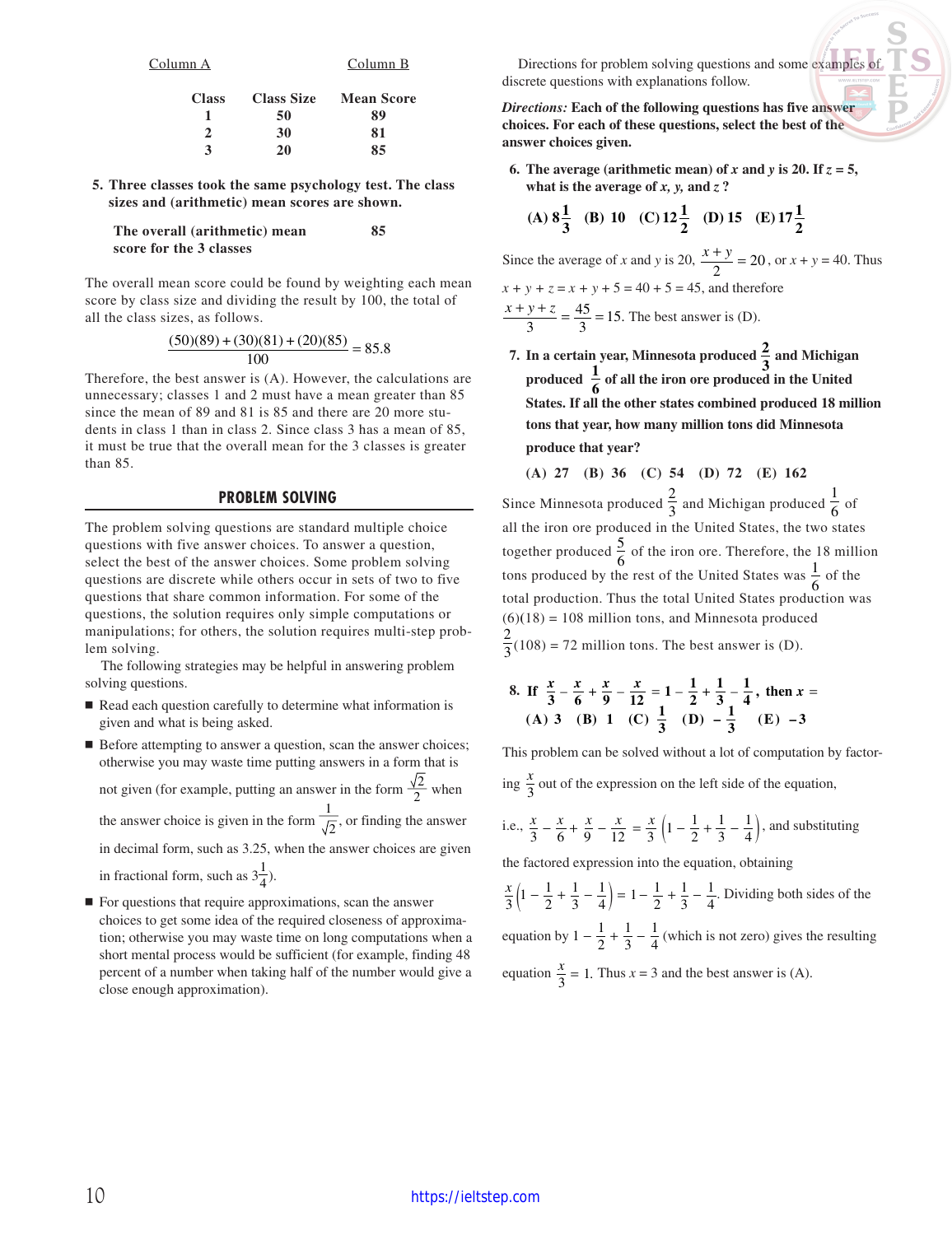

- **9.** If the equation  $y = 3x 18$  were graphed on the coordinate **axes above, the graph would cross the** *y***-axis at the point**  $(x, y)$  where
	- **(A)**  $x = 0$  and  $y = 18$ **(B)**  $x = 0$  and  $y = -18$ **(C)**  $x = 0$  and  $y = 6$ **(D)**  $x = 6$  and  $y = 0$ **(E)**  $x = -6$  and  $y = 0$

A graph crosses the *y*-axis at a point  $(x, y)$  where  $x = 0$ . In the given equation, when  $x = 0$ ,  $y = 3(0) - 18 = -18$ . Therefore, the graph would cross the *y*-axis at the point  $(0, -18)$ , and the best answer is (B).

# **10. The operation denoted by the symbol is defined for all real numbers** *p* **and** *r* **as follows.**

$$
p \blacklozenge r = pr - p + r
$$

**What is the value of**  $(-4) \div 5$ **?** 

 $(A) -9$  $(B) -11$  $(C) -19$ **(D) 19 (E) 21**

By the definition,

 $(-4)$   $\blacklozenge$  5 =  $(-4)(5)-(-4)+5=-20+4+5=-11$ ,

and therefore the best answer is (B).

Some problem solving questions involve data analysis; many of these occur in sets of two to five questions that share common data in the form of tables, graphs, etc. In questions that involve data analysis, graphs are drawn as accurately as possible. Therefore, you can read or estimate data values from the graphs (whether or not there is a note that the graphs are drawn to scale).

The following strategies may help in answering problem solving questions that involve data analysis.

- Scan the data briefly to see what it is about, but do not attempt to analyze it in too much detail before reading the questions. Focus on those aspects of the data that are necessary to answer the questions. Be sure to read all notes related to the data.
- When possible, try to make visual comparisons of the data given in a graph and estimate products and quotients rather than perform involved computations.
- Remember that these questions are to be answered only on the basis of the data given, everyday facts (such as the number of days in a year), and your knowledge of mathematics. Do not make use of specific information you recall that may seem to relate to the particular situation on which the questions are based unless that information can be derived from the data provided.

Some examples of problem solving questions involving data analysis, with explanations, follow.

**PERCENT CHANGE IN DOLLAR AMOUNT OF SALES IN CERTAIN RETAIL STORES FROM 1977 TO 1979**

**Questions 11-13 refer to the following table.** 

|              | <b>Percent Change</b>       |                             |
|--------------|-----------------------------|-----------------------------|
| <b>Store</b> | <b>From 1977</b><br>to 1978 | <b>From 1978</b><br>to 1979 |
| P            | $+10$                       | $-10$                       |
| Q            | $-20$                       | $+9$                        |
| R            | $+5$                        | $+12$                       |
| S            | $-7$                        | $-15$                       |
| T            | $+17$                       | $-8$                        |

# **11. In 1979, for which of the stores was the dollar amount of sales greater than that of any of the others shown? (A)** *P* **(B)** *Q* **(C)** *R* **(D)** *S*

#### **(E) It cannot be determined from the information given.**

Since the only information given in the table is the percent change from year to year, there is no way to compare the dollar amount of sales for the stores in 1979 or in any other year. The best answer is (E).

# **12. In store** *T***, the dollar amount of sales for 1978 was approximately what percent of the dollar amount of sales for 1979? (A) 86% (B) 92% (C) 109% (D) 117% (E) 122%**

If *A* is the amount of sales for store *T* in 1978, then 0.08*A* is the amount of decrease and  $A - 0.08A = 0.92A$  is the amount of sales for 1979. Therefore, the desired result can be obtained by dividing *A* by 0.92*A*, which equals  $\frac{1}{0.92}$ , or approximately 109%. The best answer is (C).

# **13. If the dollar amount of sales in store** *P* **was \$800,000 in 1977, what was the dollar amount of sales in that store in 1979? (A) \$727,200 (B) \$792,000 (C) \$800,000 (D) \$880,000 (E) \$968,000**

If sales in store *P* were \$800,000 in 1977, then in 1978 they were 110 percent of that, i.e., \$880,000. In 1979 sales were 90 percent of \$880,000, i.e., \$792,000. Note that an increase of 10 percent in one year and a decrease of 10 percent in the following year does not result in the same dollar amount as the original dollar amount of sales because the base used in computing the percents changes from \$800,000 to \$880,000. The best answer is (B).